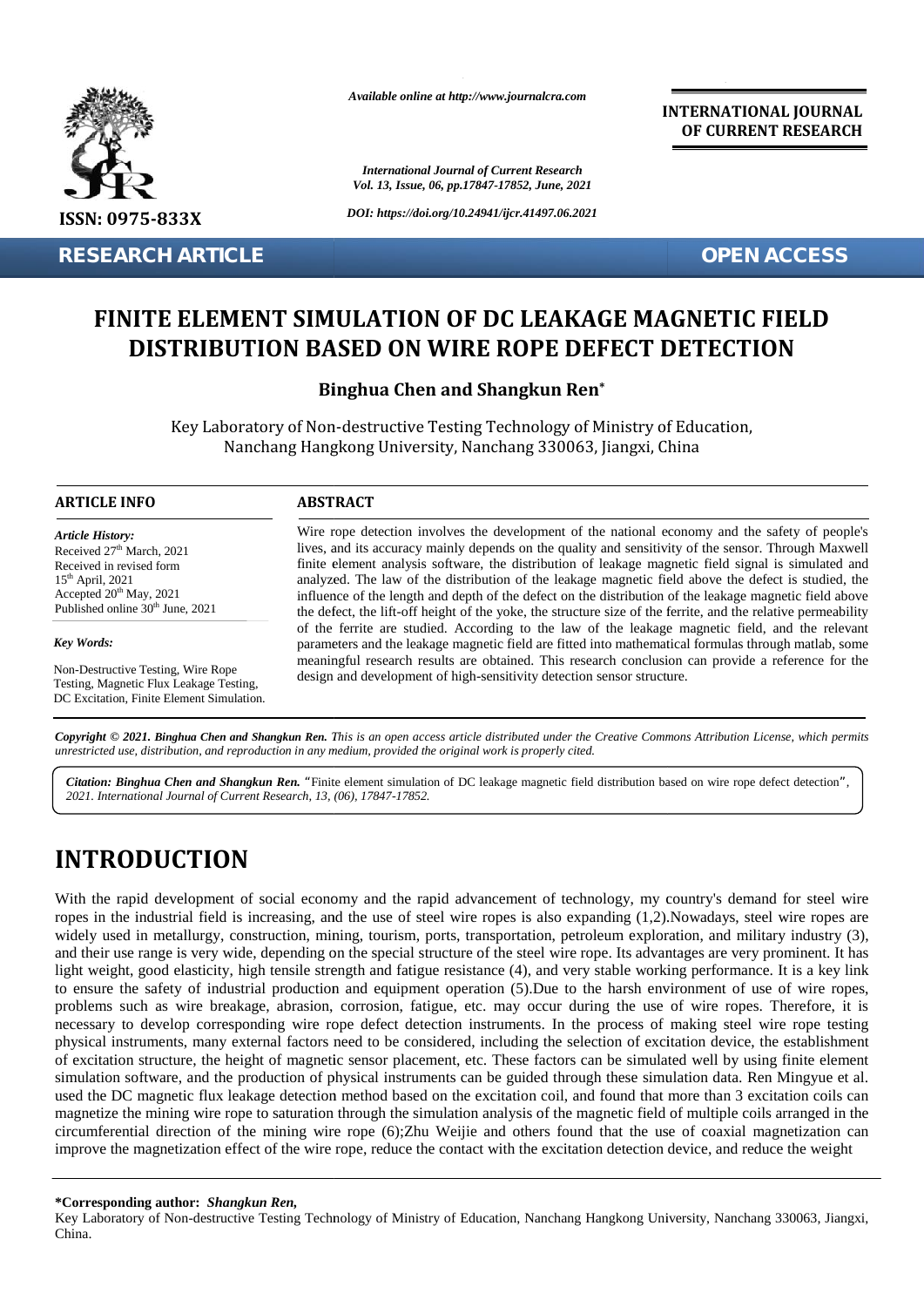of the excitation detection device (7); Hu Xiaoqi adopts the active DC excitation method, the Hall element as the detection device, and the principle of magnetic flux leakage detection. Determine the position of broken wires and determine the number of broken wires by detecting the change of leakage flux, and use assembly language to design the software of the lower computer (8).

**Theoretical basis of model simulation of steel wire rope leakage magnetic field:** Detecting the magnetic flux leakage signal can be done through the attribute judgment analysis of the characteristics of the magnetic flux leakage signal (9),Through the use of the magnetic dipole model to analyze different types of damage of the steel wire rope (10), the magnetic dipole model is shown in Fig. 1:



**Fig.1 Schematic diagram of the magnetic dipole modelFig. 2 Simulation model**

In Fig. 1, positive and negative Q are a pair of magnetic dipoles, Q is its magnetic charge, L1, L2 are the distance from the magnetic charge to point A, and B is the direction and size of the magnetic field of the two magnetic charges at A; The Y axis is the lift-off direction; the magnetic induction magnitude of  $+Q$ ,  $-Q$  at point A is calculated as

$$
B_{+Q} = +\frac{QL_1}{4\pi\mu_0 L_1^3} \tag{1}
$$

$$
B_{-Q} = -\frac{QL_2}{4\pi\mu_0 L_2^3} \tag{2}
$$

In the formula,  $\sim_0 = 4f \times 10^{-7} H/m$  is the vacuum permeability.

The horizontal component of the magnetic dipole at point A:

$$
B_{\pm Q_1} = \pm \frac{QL_1}{4\pi\mu_0 L_1^3} \cos\alpha \tag{3}
$$

$$
B_{-Q_1} = -\frac{Q_{2}}{4\pi\mu_0 L_2^3} \cos\beta \tag{4}
$$

In the formula,  $\alpha$ ,  $\beta$  is the horizontal angle of  $L_1L_2$ ; from this, the vertical component of point A can be obtained:

$$
B_{+Q_2} = +\frac{QL_1}{4\pi\mu_0 L_1^3} \sin \alpha \tag{5}
$$
  

$$
B_{-Q_2} = -\frac{QL_2}{4\pi\mu_0 L_1^3} \sin \beta \tag{6}
$$

The magnetic induction intensity at point A is:

$$
B_{x} = B_{+}Q_{1} + B_{-}Q_{1}, \quad B_{y} = B_{+}Q_{2} + B_{-}Q_{2}
$$
\n
$$
B_{1} = \frac{Q}{4f} \left\{ \frac{x+u}{[y^{2} + (u+x)^{2}]^{\frac{3}{2}}} - \frac{x-u}{[y^{2} + (u-x)^{2}]^{\frac{3}{2}}} \right\}
$$
\n
$$
B_{2} = \frac{Q}{4f} \left\{ \frac{y}{[y^{2} + (u+x)^{2}]^{\frac{3}{2}}} - \frac{y}{[y^{2} + (u-x)^{2}]^{\frac{3}{2}}} \right\}
$$
\n(7)

 $B_1$  and  $B_2$  are the magnitude of the leakage magnetic field of the wire rope at point A.

**The influence of the change of related parameters in the wire rope simulation detection model on the distribution of the leakage magnetic field:** Use Maxwell2019R3 finite element simulation software to simulate the magnetic induction distribution of the defective wire rope. The 2D module of Maxwell is used here. The overall model is shown in Fig. 2:Here, A is a steel wire rope with a diameter of 8mm and a length of 240mm. The material uses steel-1008 from the Maxwell material library, and the yoke B uses the ferrite material from the material library, with a relative permeability of 1000.Coil C is wound with copper wire, the relative permeability is 0.999991, D is a defect with a length of 2mm and a depth of 1mm. The monitoring wire E (representing a magnetic sensor, used to detect changes in the leakage magnetic field) is 10mm in length and 2mm on the surface of the wire rope, that is 6mm above the origin; The balloon boundary conditions are used, the calculation type is the eddy current method, and the DC excitation method is used.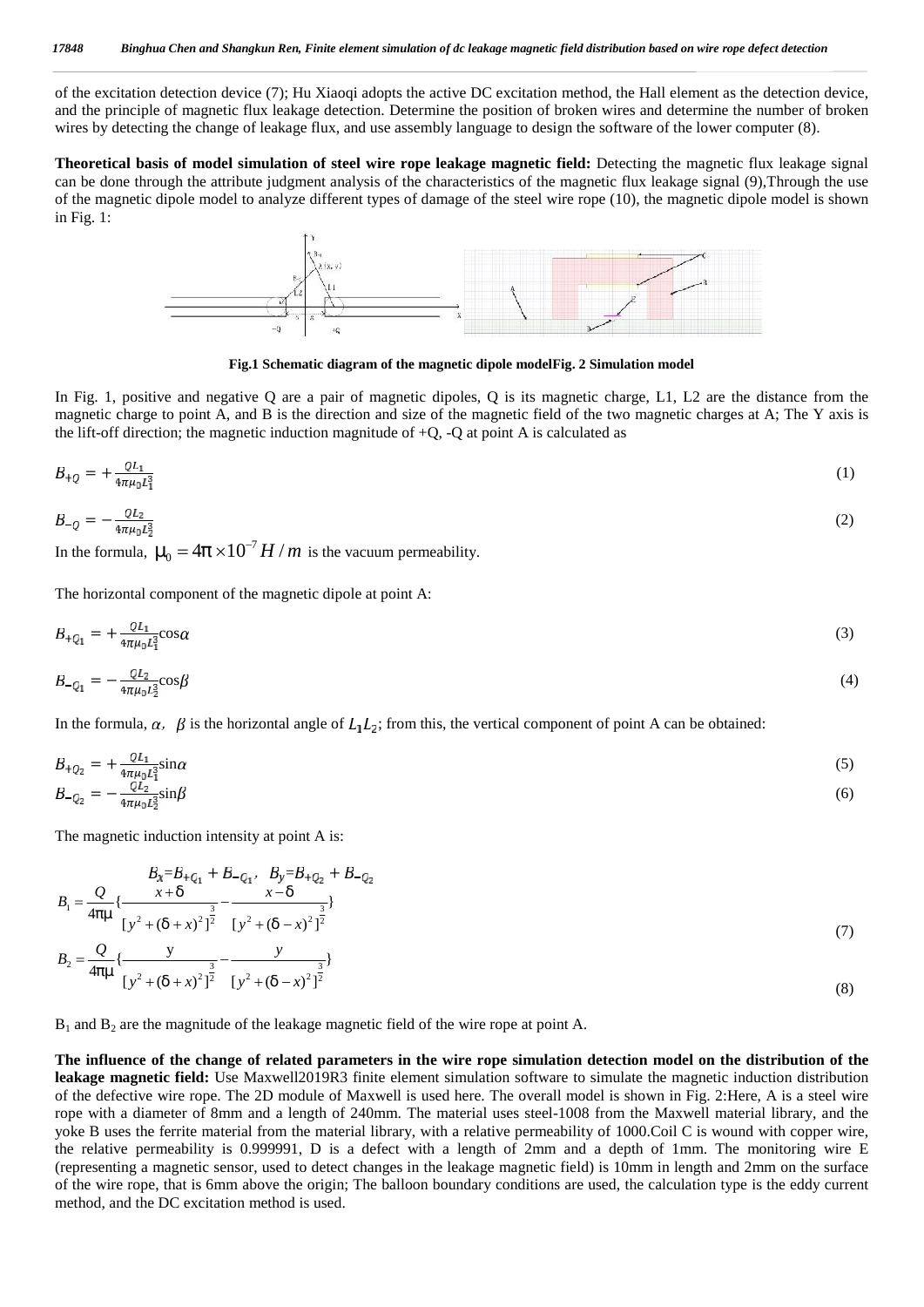**The relationship between the leakage magnetic field and the ampere-turns of the excitation current:** First carry out the simulation of the relationship between the magnitude of the excitation current and the change of the leakage magnetic field, the excitation current simulation range is set between 1000An and 10000An, each time increasing by 1000An (An is ampere-turn),the obtained results of the Bx axial component and By radial component of the defect leakage magnetic field are shown in Fig. 3.



**Fig.3a The distribution of the axial component leakage magnetic field under different ampere-turn current conditions**

**Fig.3b shows the distribution of the radial component leakage magnetic field under different ampere-turn current conditions**

From the two figures in Fig.3, it can be seen that with the increase of the excitation current, the change of the magnetic field at the defect presents a trend of first sharp increase and then gentle increase. After 6000An, the growth trend increases in direct proportion, so 6000An is selected as the excitation current for the next simulation.

**The distribution law of the leakage magnetic field with the height from the surface of the wire rope:** Simulate the relationship between the lift-off of the monitoring line (representing the magnetic sensor) and the change of the leakage magnetic field. The lift-off height range is 2mm-16mm, increasing by 2 mm each time, and the results of the Bx axial component and By radial component of the leakage magnetic field of the defect are shown in Fig. 4.



 $-20$  $-30$  $1$  distance/mm

**Fig.4a Distribution of axial component leakage magnetic field at different lift-off heights**



It can be seen from the difference between the peak and trough of the radial component leakage magnetic field in Fig.4b that the farther away from the defect, the smaller the difference, and the smoother the fluctuation of the leakage magnetic field; It can also be seen from the change of the axial component leakage magnetic field in Fig.4a that as the height of the monitoring line increases, the peak of the leakage magnetic field at the defect becomes smaller and the change trend gradually becomes smaller. Among them, the change is relatively fast between 2mm and 10mm, and then the change is relatively smooth. Through the basic fitting method of matlab, the fitting relationship of the Bx axial component curve can be obtained asy= $-0.0012x^5+0.066x^4$  $1.4x^3+14x^2-72x+160$ , The change curve of By axial component can be fitted as the equation is y=-0.0019x<sup>5</sup>+0.098x<sup>4</sup>-2x<sup>3</sup>+20x<sup>2</sup>-100x+210. Through the analysis of the distribution law of the leakage magnetic field with the height from the surface of the wire rope, it is shown that the monitoring line (sensor) is as close as possible to the defect in order to obtain a larger defect signal.

**The relationship between the intensity of the leakage magnetic field and the length of the crack defect:** Perform a parametric scanning analysis on the defect length to study the relationship between the defect length and the corresponding magnetic field intensity.Here, the height of the inspection line is determined to be 2mm above the crack defect, that is, 6mm above the origin, and the defect depth is 1mm.The scanning range of defect length is 1 mm-8 mm, increasing by 1 mm in turn. The obtained Bx axial component and By radial component leakage magnetic field data results are shown in Fig.5: It can be seen from Fig.5 that as the length of the defect increases, the peaks of the Bx axial component curves first increase and then decrease, and the distance between the two troughs is gradually increasing; Through the radial component of By, it can be seen that as the length of the defect increases, the difference between the peak and the trough in the X-axis direction and the Y-axis direction is gradually increasing.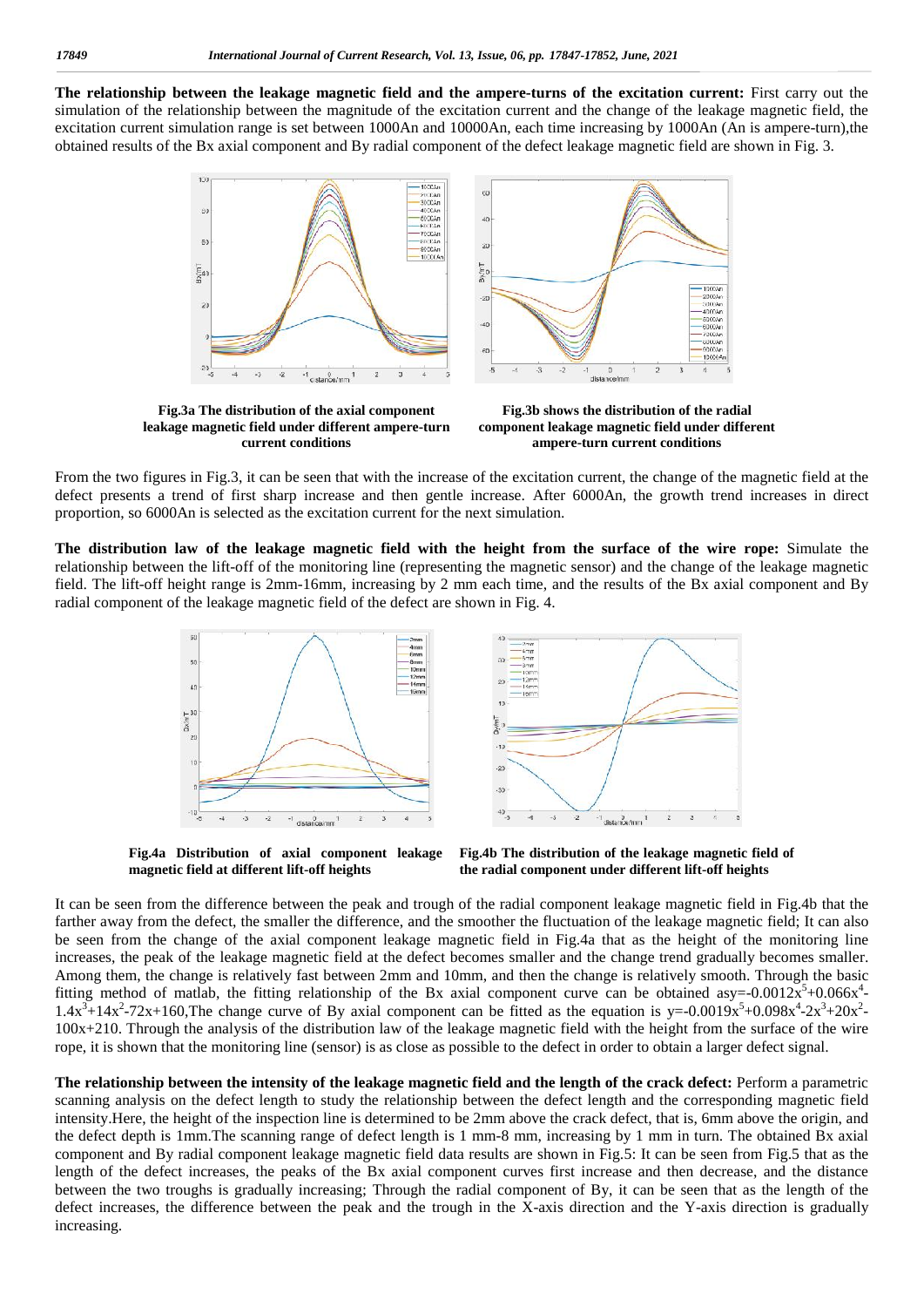From the two figures in Fig.5, it can be seen that as the length of the defect increases, the peak value of each curve of the Bx axial component is a trend that first increases and then decreases, and the distance between the two troughs is gradually increasing; Through the radial component of By, it can be seen that as the length of the defect increases, the difference between the peak and the trough in the X-axis direction and the Y-axis direction is gradually increasing.



**Fig.5a The distribution of the axial component leakage magnetic field of different defect lengths**

**Fig.5b The distribution of the leakage magnetic field of the radial component of different defect lengths**

It can be seen from the axial component of Bx in Fig.5a that the magnetic field Bx first increases and then decreases with the increase of the defect length l, which belongs to a parabolic trajectory. Through fitting, the change law of the axial component of Bx can be obtained. The approximate equation is  $Bx = -0.033l^4 + 0.91l^3 - 9.5l^2 + 42l + 7.6$ ; From the distribution law of the radial component of By in Fig.5b, it can be seen that as the length of the defect increases, the difference By between the peak and the valley gradually increases. Through fitting, the change equation of the difference between the wave peak and the wave trough with the crack length 1 can be obtained as  $By=-0.031l^4+0.86l^3-9.2l^2+50l+11.$  It can be seen from Fig.5a that there are two solutions for the same Bx value. In actual inspection, it is difficult to judge the length of the defect if such a situation is encountered, and the radial component trajectory of Fig.5b has no such problem. Therefore, the length of the defect can be accurately judged through the use of two equations in actual inspection. Through the simulation study of the relationship between the leakage field strength and the length of the crack defect, it is found that, the difference between the peak-to-peak position and the peak-to-peak value of the detection signal By can reflect the information of the crack length; The peak signal of the detection signal Bx above the defect is a two-valued function of the defect length, and the difference between the positions of the two minimum values of Bx can reflect the information of the crack length. The simulation results can provide a reference for the quantification of crack length.

**The relationship between the intensity of the leakage magnetic field and the depth of the crack defect:** Perform a parameterized scan on the depth of the defect to analyze the relationship between the depth of the defect and its corresponding magnetic field strength. The scanning range is 1mm-8mm, increasing by 1mm in turn, here only the defect depth is changed and the remaining conditions remain unchanged. The results of the axial component of Bx and the radial component of By are shown in Fig.6: It can be seen from the two figures in Fig.6 that when the defect length is constant, the greater the defect depth, the greater the difference between the peak and the valley of the Bx axial component and the By radial component; The X-axis difference at the two turning points of the Bx axial component and the difference between the peak and trough of the By radial component in the X-axis direction are close to a fixed value, and this fixed value is the defect length. It can be seen from the two graphs in Fig.6 that as the depth of the defect increases, the peak change of the Bx axial component and the difference between the peak and trough of the radial component of By are gradually increasing. Through fitting, the relationship between the peak of the axial component of Bx and the crack depth h can be obtained asBx=0.0081*h*<sup>5</sup>-0.16*h*<sup>4</sup>+1.2*h*<sup>3</sup>-7.2*h*<sup>2</sup>+72*h*-5.4.The relationship between the peak and trough difference of By radial component  $\overline{B}y$  with crack depth h can be obtained as By=- $0.0023h^4 + 0.35h^3 - 7.6h^2 + 96h - 8.6$ .



**Fig.6a Variation distribution of the axial component**

**leakage magnetic field at different defect depths Fig.6b The distribution of the leakage field length of the radial component of different defect depths**

**Detect the influence of the lift-off fluctuation of the magnetic yoke on the leakage magnetic field:** The lift-off parameterized scan is performed on the yoke, and the relationship between the lift-off fluctuation of the yoke and the corresponding magnetic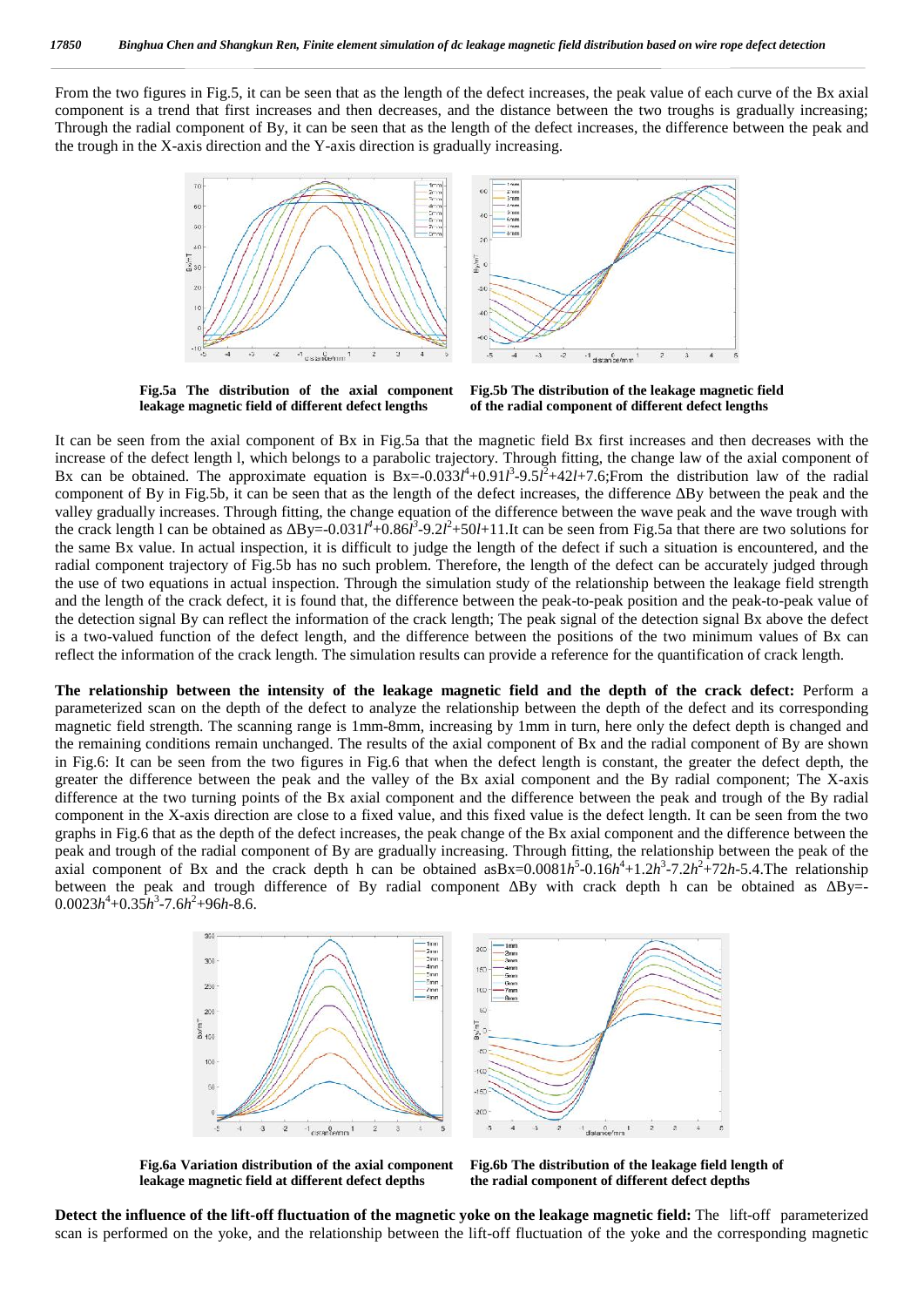field intensity is analyzed. In the process of physical inspection, in order to enhance the inspection effect, make the inspection probe close to the surface of the wire rope. Therefore, there is generally no large fluctuations in the detection process, so the scanning range is set to 0mm-2mm (here 0 mm means that the yoke is 0.5 mm above the wire rope) and increase by 0.4 mm, the other conditions remain unchanged, and the result of the Bx axial component is shown in Fig.7: It can be seen from Fig.7 that as the lift-off height of the yoke increases, the peak change of the Bx axial component will increase in the opposite direction. That is, when the yoke fluctuates, the value of the reduced leakage field detected by the magnetic field at the defect will increase relative to the non-fluctuation position, and the error of the detected result will increase accordingly. Therefore, when conducting physical wire rope inspection experiments, because the wire rope is wound, and the surface of the wire rope is rusty, the surface is not smooth. Then there will be a certain amount of jitter during the monitoring process, and the impact of the jitter of the detection probe on the test results should be considered when conducting wire rope testing experiments.



**Fig. 7 The variation of the Bx axial component leakage magnetic field of the yoke with different lift-off heights directly above the defect**

**Fig.8a The variation of the leakage magnetic field of the Bx axial component of different yoke inner lengths**

**Fig.8b The variation of the leakage magnetic field of the radial component of the inner length By of different yokes**

**The influence of the structure size and relative permeability of ferrite on the leakage magnetic field:** The simulation analysis of the shape change of the ferrite itself, such as the inner length, inner width and relative permeability of the ferrite, is related to the change of the corresponding leakage magnetic field. First, perform a parametric scan on the inner width of the ferrite, and the scan range 0mm-25mm is increased by 5mm each time (here refers to the additional width added to the original width of 20mm).Through the analysis of the simulation results of the variation of the inner width, it is found that when the inner width of the ferrite is scanned by the width increase parameter. The corresponding change in leakage magnetic field is very small and hardly affects the change in leakage magnetic field. A parametric scan is performed on the inner length of the yoke, and the scan range is 30 mm-70 mm, with an increase of 5 mm each time, and the obtained Bx axial component and By radial component are shown in Fig.8.It can be seen from the two figures in Fig. 8 that when the inner length of the ferrite is scanned for parameterization, the larger the inner length, the smaller the leakage magnetic field. The change equation of the peak of the axial component of Bx along with the inner length of the yoke b can be obtained by fitting:  $Bx=0.000023b^3-0.0015b^2-0.21b+70$ . The relationship equation of the difference between the peak and trough of the radial component ∆By and the inner length b of the yoke is  $\vec{By} = 0.000072b^3 + 0.017b^2 - 1.5b + 120$ . When the relationship between the change of relative permeability and the change of the corresponding leakage magnetic field is simulated and analyzed, the change range of relative permeability is set to 500- 10500.Through the simulation results, it is found that with the increase of the magnetic permeability of the ferrite, the leakage magnetic field at the defect changes little, and the change trend is a sharp increase first and then gradually smooth. When the magnetic permeability of ferrite reaches 6500, it is close to the maximum value at this time. The research results provide a basis for the material selection of ferrite.

## **Conclusion**

Through the Maxwell finite element analysis software, the distribution of the leakage magnetic field signal is simulated and analyzed. Study the law of the leakage magnetic field above the defect. Study the influence of the length and depth of the defect on the distribution of the leakage magnetic field above the defect. Study the lift-off height of the yoke, the structure size of the ferrite, and the law of the relative permeability of the ferrite and the leakage magnetic field. The specific research conclusions are as follows:

- Through the analysis of the distribution law of the leakage magnetic field with the height from the surface of the wire rope, the sensor position is as close as possible to the defect to get a larger defect signal, and the By signal of the leakage magnetic field is greater than the Bx signal.
- Through the simulation study of the relationship between the strength of the leakage magnetic field and the length of the crack defect, it is found that the difference between the peak-to-peak position and the peak-to-peak value of the detection signal By can reflect the information of the crack length. The peak signal of the detection signal Bx is a two-valued function of the defect length, and the difference between the positions of the two minimum values of Bx can reflect the information of the crack length. The simulation results can provide a reference for the quantification of crack length.
- Through the simulation study of the relationship between the leakage magnetic field strength and the crack depth, it is found that as the depth of the defect increases, the Bx axial component peak change and the By radial component peak and trough difference are gradually increasing. Based on this information, the depth of the crack can be judged.